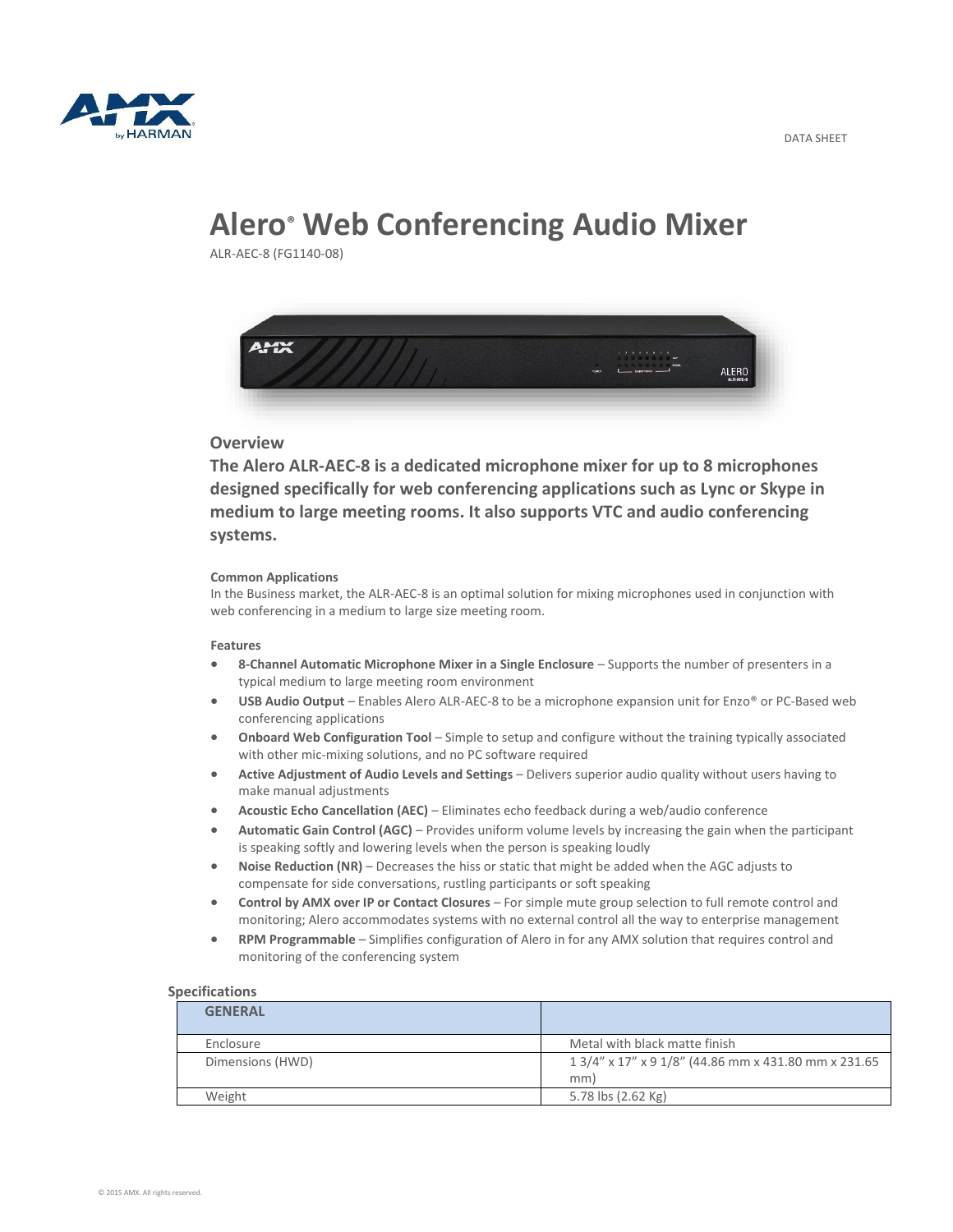| <b>Regulatory Compliance</b> | FCC CFR Title 47 Part 15                       |
|------------------------------|------------------------------------------------|
|                              | <b>CE EN 55022</b>                             |
|                              | <b>CE EN 55024</b>                             |
|                              | CE EN 60950-1                                  |
|                              | IEC 60950-1                                    |
|                              | UL 60950-1                                     |
|                              | C-Tick CISPR 22                                |
|                              | IC CISPR 22                                    |
|                              | VCCI CISPR 22                                  |
|                              | RoHS                                           |
|                              | WEEE                                           |
| <b>Optional Accessories</b>  | PSR4.4 13.5 VDC, 4.5 A Power Supply (FG423-46) |

| <b>ACTIVE POWER REQUIREMENTS</b> |                                     |
|----------------------------------|-------------------------------------|
| Power Consumption                | 12 W                                |
| <b>Power Connector</b>           | 3.5mm Phoenix with retaining screws |
| Voltage DC (Typical)             | 12 VDC                              |
| <b>DC Current Draw</b>           | 1 AMP                               |
| Voltage DC Range                 | 9-18 VDC                            |
|                                  |                                     |
|                                  |                                     |

| <b>POWER SUPPLY</b> |                                                                                       |
|---------------------|---------------------------------------------------------------------------------------|
| External, Required  | Optimal performance requires use of the following<br>AMX power supply (not included): |
|                     | PSR4.4 13.5 VDC, 4.5 A Power Supply (FG423-46)                                        |

| <b>ENVIRONMENTAL</b>       |                                  |
|----------------------------|----------------------------------|
| Temperature (Operating)    | 32° F to 122° F (0° C to 50° C)  |
| Temperature (Storage)      | 14° F to 140° F (-10° C to 60°C) |
| Humidity (Operating)       | 5% to 85% RH                     |
| Heat Dissipation (Typical) | 14.3 BTU/hr                      |

| <b>ETHERNET</b>    |                                                                                                                                                                       |
|--------------------|-----------------------------------------------------------------------------------------------------------------------------------------------------------------------|
| Connection         | (1) RJ-45                                                                                                                                                             |
| Description        | 10/100 Port RJ-45 connector provides TCP/IP<br>communication. Auto MDI/MDI-X enabled. Supports<br>IPv4 and IPv6 networks. Supports HTTP, HTTPS, Telnet,<br><b>FTP</b> |
| Link/Act Indicator | Link/Activity LED (green) blinks when receiving<br>Ethernet data packets, one on Ethernet RJ-45<br>connector and one on the front panel                               |
| Speed Indicator    | Speed LED (yellow) lights On when the connection<br>speed is 100 Mbps Ethernet connection and turns OFF<br>when the speed is 10 Mbps                                  |

| <b>CONTROL PORTS AND INDICATORS</b> |                                                                           |
|-------------------------------------|---------------------------------------------------------------------------|
| I/O Channels                        | One 6-position 3.5mm Screw Terminal                                       |
|                                     | 5-channel binary I/O port for contact closure for Mute<br>Group selection |
| Microphones                         | Signal: 8 Green LED when Mic signal is active LED<br>blinks green         |
|                                     | Clip: 8 Red LED if input exceeds +8 LED blinks red                        |
| Power                               | 1 Green LED when powered on                                               |